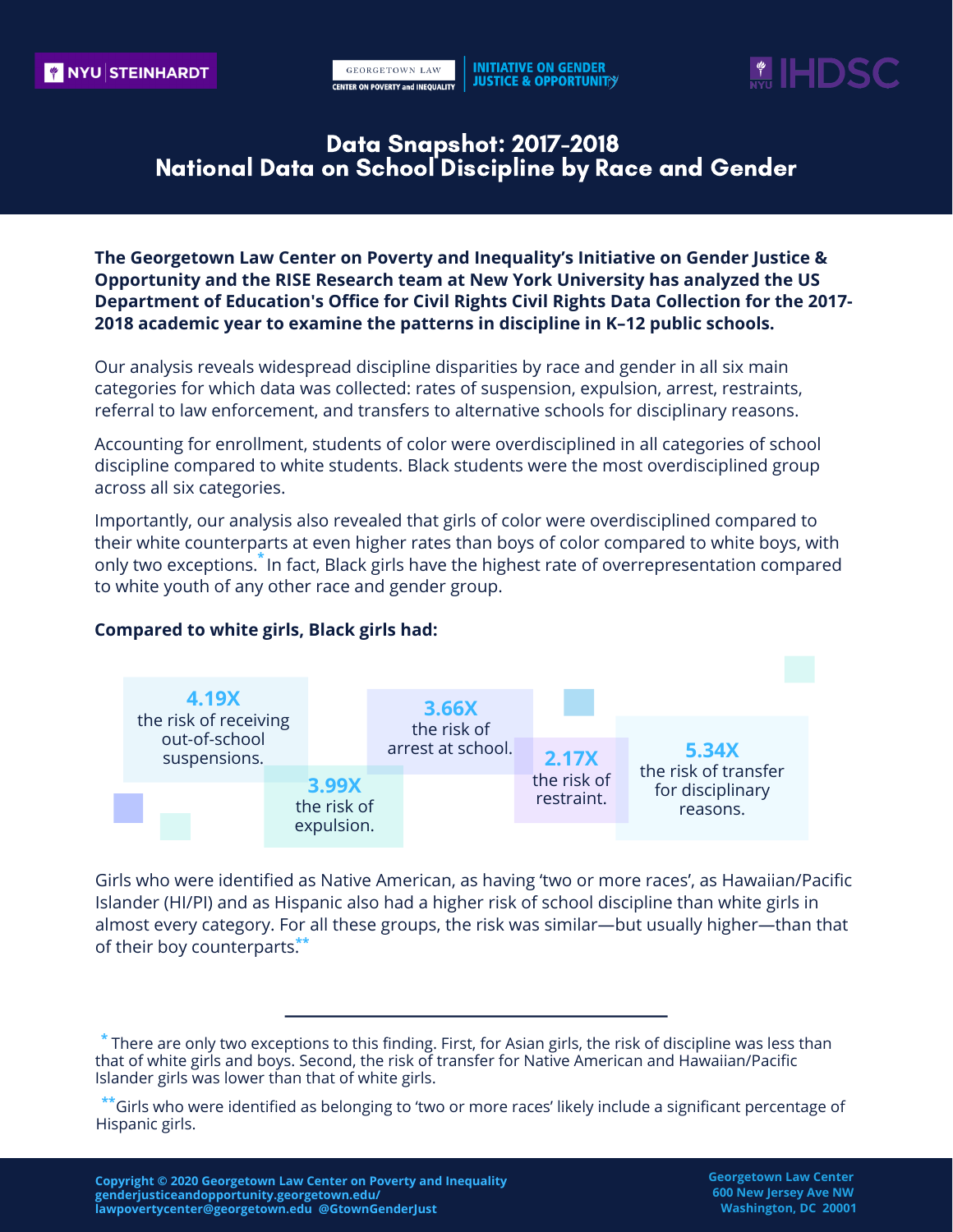**INITIATIVE ON GENDER JUSTICE & OPPORTUNITY** 



# Data Snapshot: 2017-2018 National Data on School Discipline by Race and Gender

Black and Native American girls had the highest risk of suspension and expulsion. In addition, Black girls had an even higher risk of receiving more than one out of school suspension—7.3 times that of white girls.



In the categories of transfers to alternative schools for disciplinary reasons and the rate of restraints used, Black girls had a much higher risk than all other girls. In addition, Black girls had an even higher risk of receiving a mechanical restraint—5 times that of white girls.



 **lawpovertycenter@georgetown.edu @GtownGenderJust Washington, DC 20001Copyright © 2020 Georgetown Law Center on Poverty and Inequality Georgetown Law Center genderjusticeandopportunity.georgetown.edu/ 600 New Jersey Ave NW**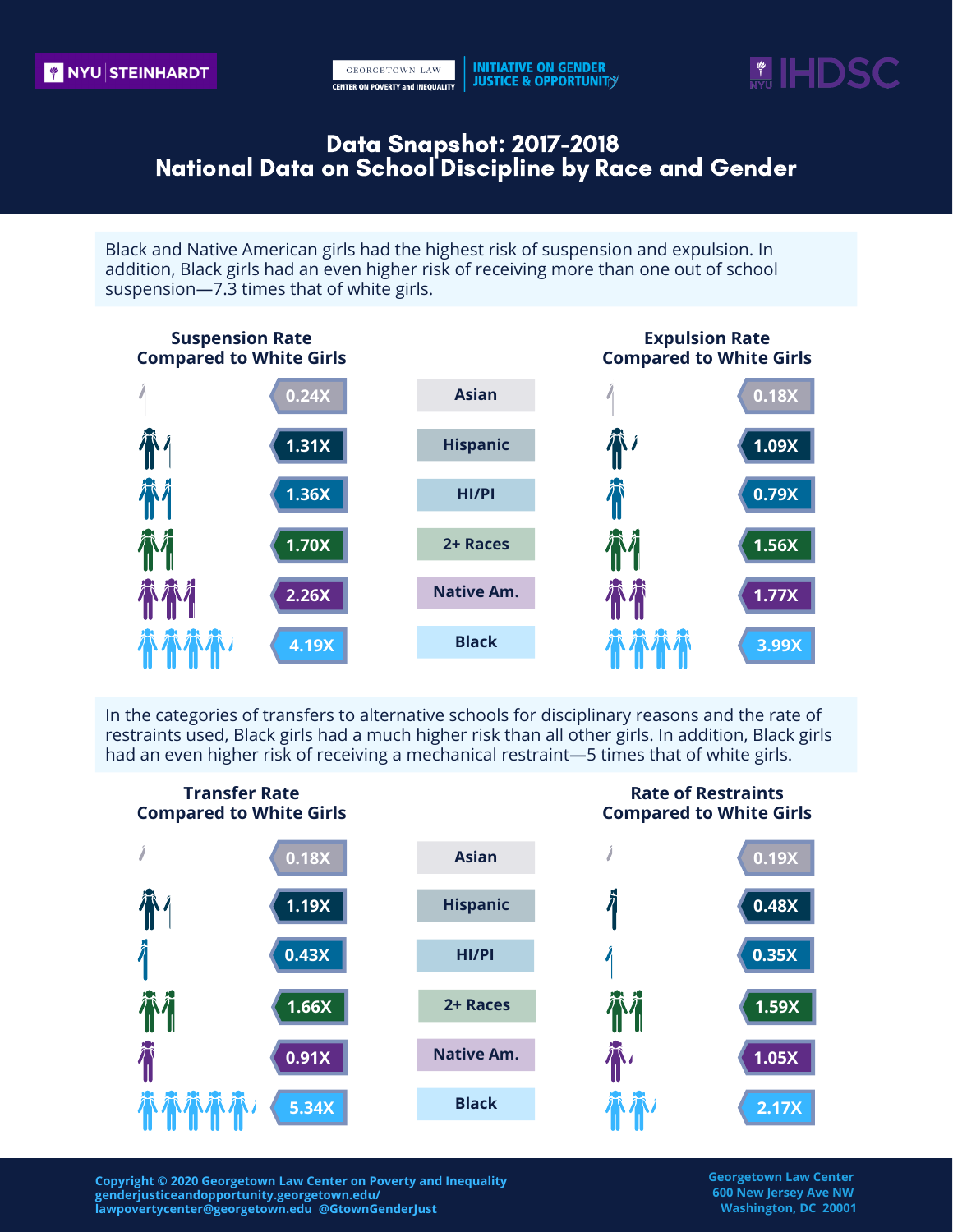

# Data Snapshot: 2017-2018 National Data on School Discipline by Race and Gender

Black and Native American girls had the highest risk of referrals to law enforcement and risk of arrest.



The gap in risk of disciplinary incidents between Black girls and white girls is larger than the gap between Black boys and white boys.



 **lawpovertycenter@georgetown.edu @GtownGenderJust Washington, DC 20001Copyright © 2020 Georgetown Law Center on Poverty and Inequality Georgetown Law Center genderjusticeandopportunity.georgetown.edu/ 600 New Jersey Ave NW**